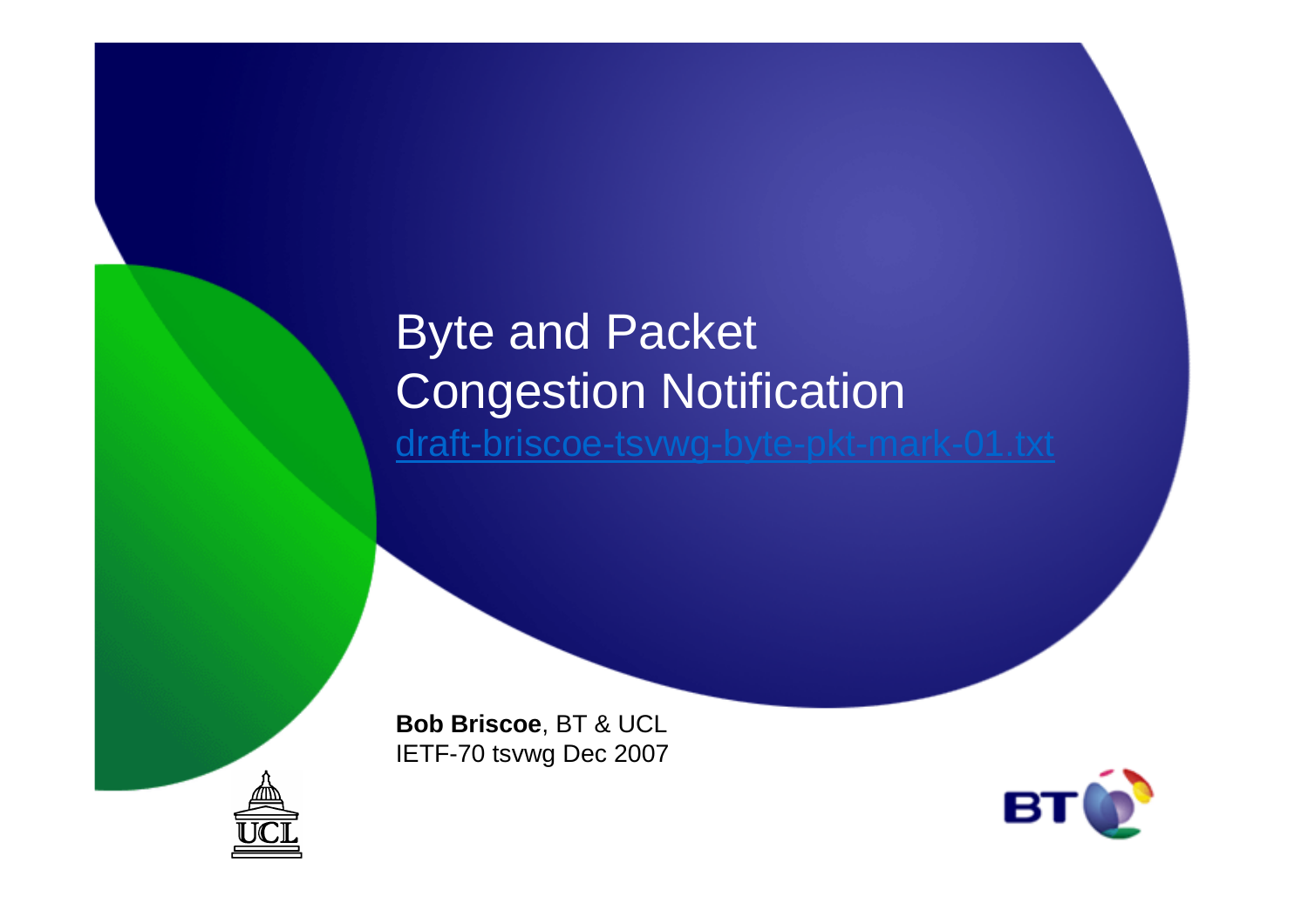## updated individual draft

- • Byte and Packet Congestion Notification
	- **updated draft:** draft-briscoe-tsvwg-byte-pkt-mark-01.txt  $\bullet$
	- $\bullet$ **intended status:** informational
	- •**immediate intent:** move to WG item

#### reminder (exec summary)

- • in any AQMpropose SHOULD NOT give smaller packets preferential treatment
- adjust for byte-size when transport reads NOT when network writes

Terminology: RED's 'byte mode queue measurement' (often called just 'byte mode') is OK, only 'byte mode packet drop' deprecated

NOTE: don't turn off RED completely: drop-tail is as bad or worse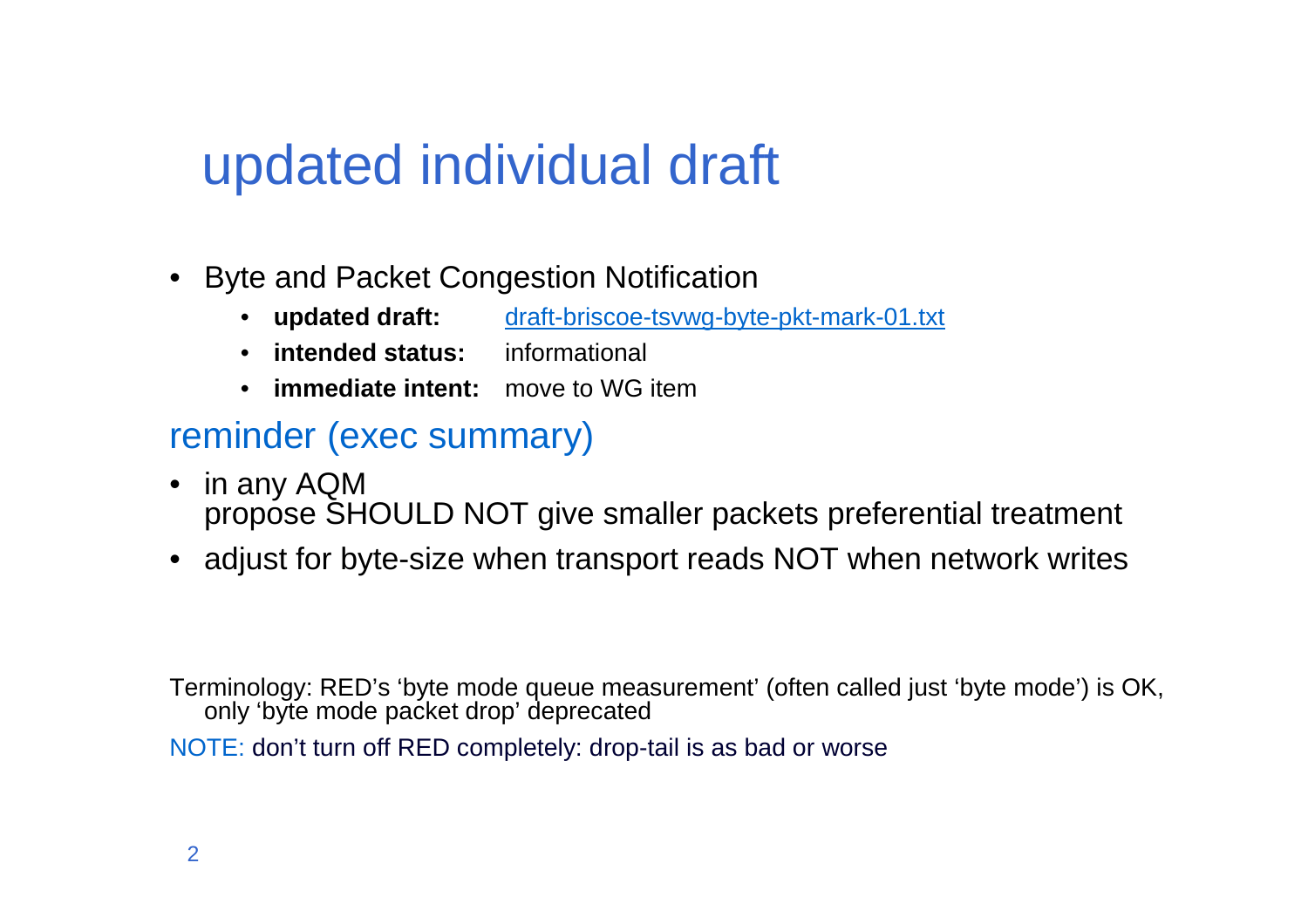## favouring small packets, main change:DoS vulnerability

- small packet attacks push out larger packets
	- •leaving most small packets to attack the next queue



- DoS vulnerability similar to that of drop tail queues
- AQM was partly about not locking-out large packets\*
	- $\bullet$ shouldn't add lock-out back again in the AQM algorithm

<sup>\*</sup> not stated and not a motivation according to at least one author (Floyd)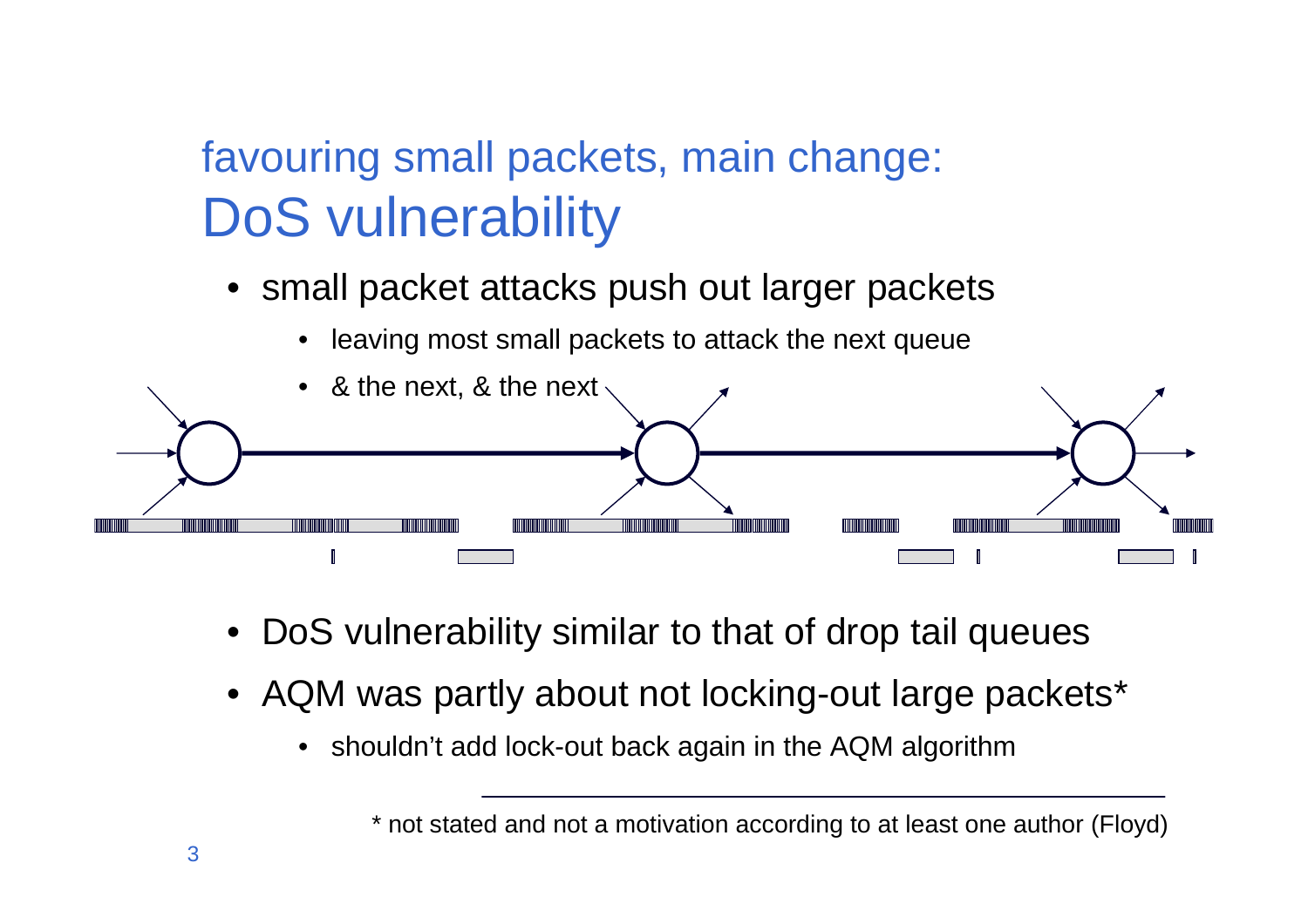## other changes

- emphasised equal applicability to any AQM and to drop or ECN
	- e.g. PCN, RED (with drop or ECN)
- restructured
	- •pulled main recommendations together into the conclusions
	- moved a couple of lumps of text to appendices
- fixed for (Floyd's) original motivations for RED's byte-mode drop
	- protecting SYNs & pure ACKs more than equalising small segment TCPs
- added more examples of preferable transport approaches
	- tcpm-ecnsyn & tcpm-ackcc added to TFRC-SP etc
- updated survey data (but no change since IETF-69 slides)
- clarification & update throughout
- full diff at <www.cs.ucl.ac.uk/staff/B.Briscoe/pubs.html#byte-pkt-mark>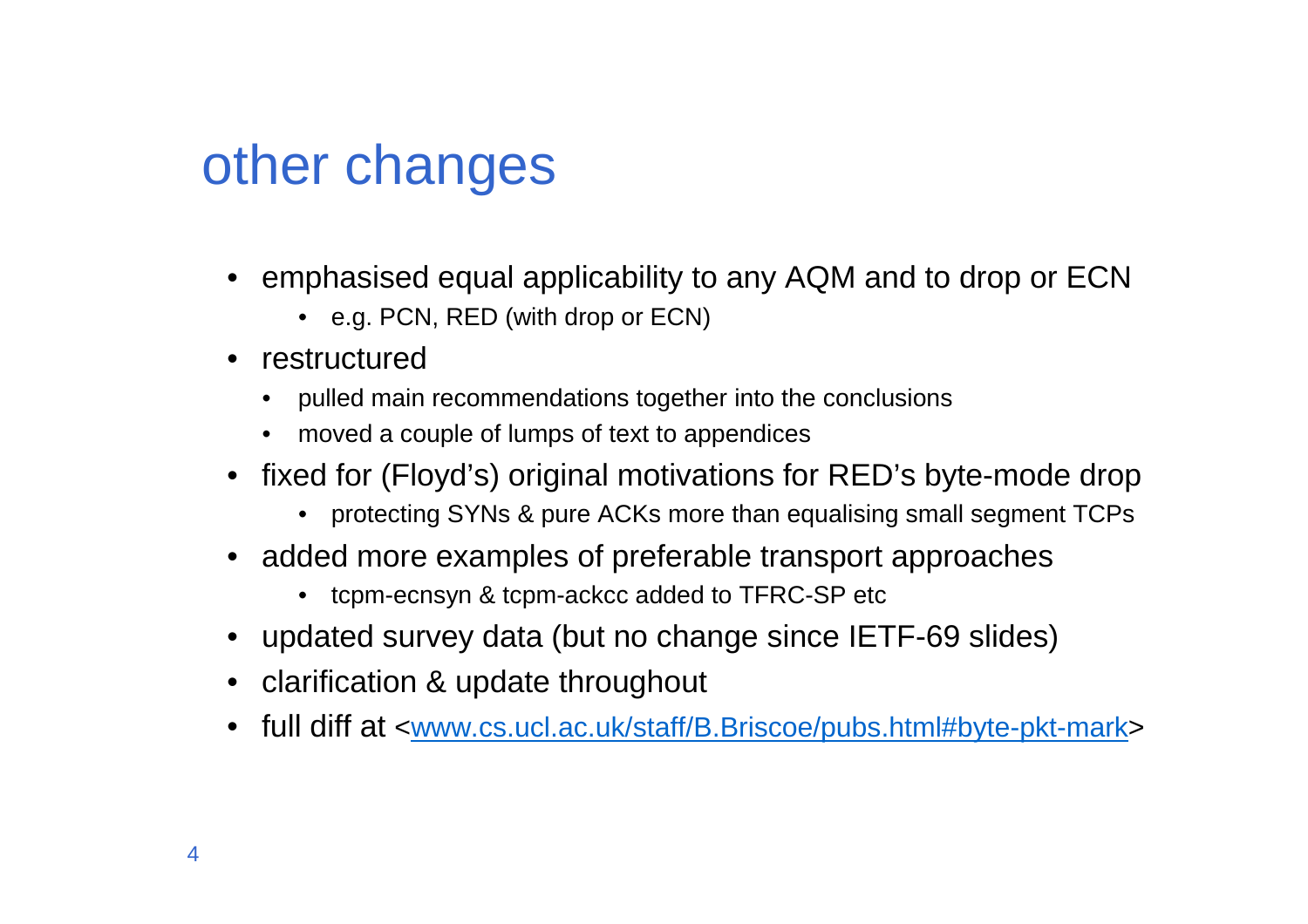# thoughts for next draft

- • long off-list discussions haven't resolved differences, but could
- • main points in favour of sizedependent drop:
	- control packets tend to be small (e.g. SYNs, pure ACKs)
		- so less drop of small packets gives performance win
	- $\bullet$  already have mix of size-dependent (drop-tail) and size-independent drop
		- so doesn't reduce complexity by only having size-independent
	- $\bullet$  apps have other (OS) incentives not to use small packets
- • main points in favour of sizeindependent drop
	- $\bullet$  not all small pkts are control, so favouring all smallness creates unintended consequences
	- • the more size-independent AQM, the less transport uncertainty over queue behaviours
	- • mustn't provide incentives for new transports to use small data pkts
- possible ways forward
	- •focus only on PCN?
	- • but still mileage in reaching consensus on RED too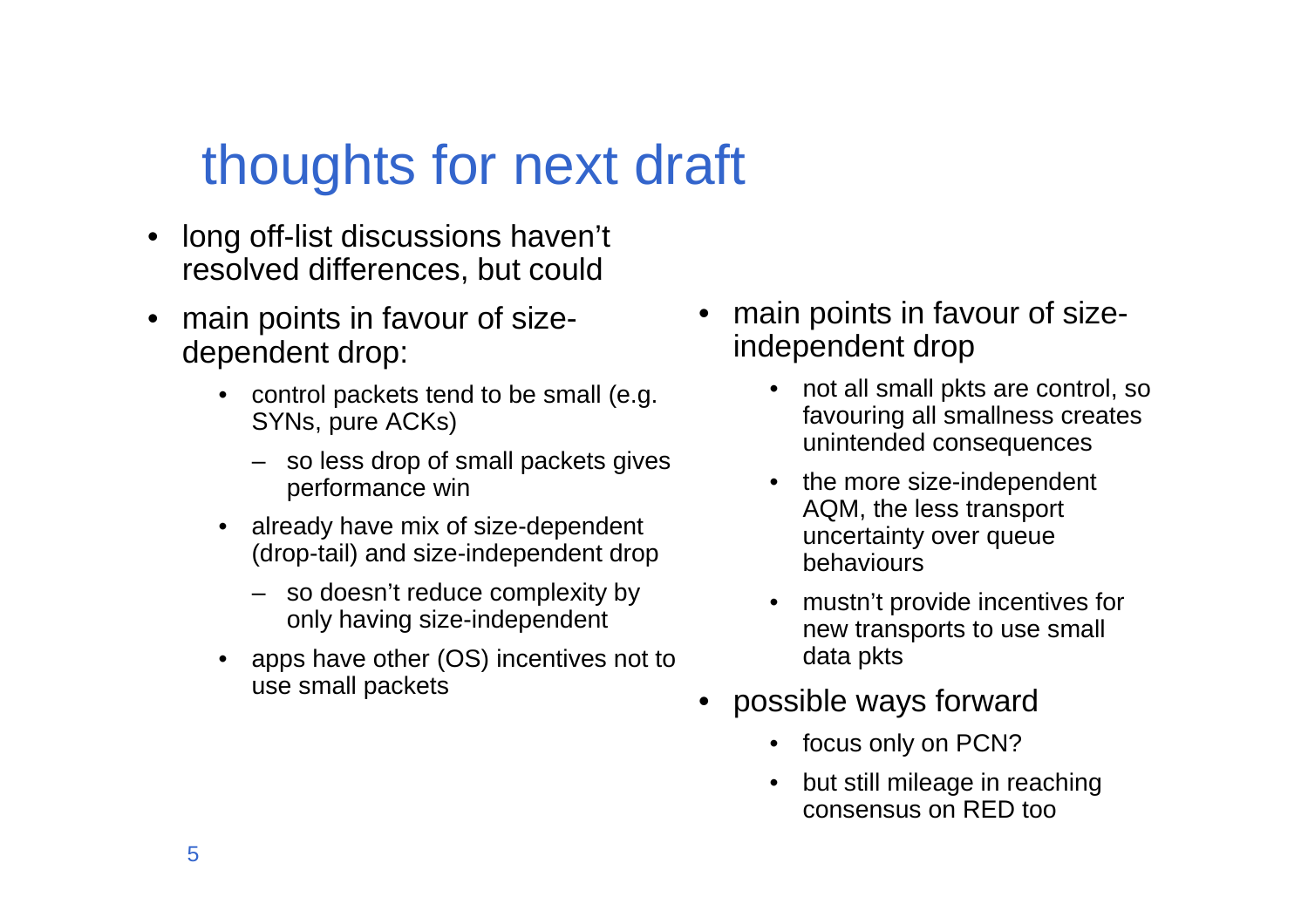### conclusion

- unequivocal UPDATE to RFC2309 ('RED manifesto')
	- $\bullet$ adjust for byte-size when transport reads NOT when network writes
	- previously gave both options with 'more research needed'
- all known implementations don't do byte-mode drop anyway
	- $\bullet$ retrospective tidy-up to RFC series
- not reached consensus
- •discuss

• WG item pls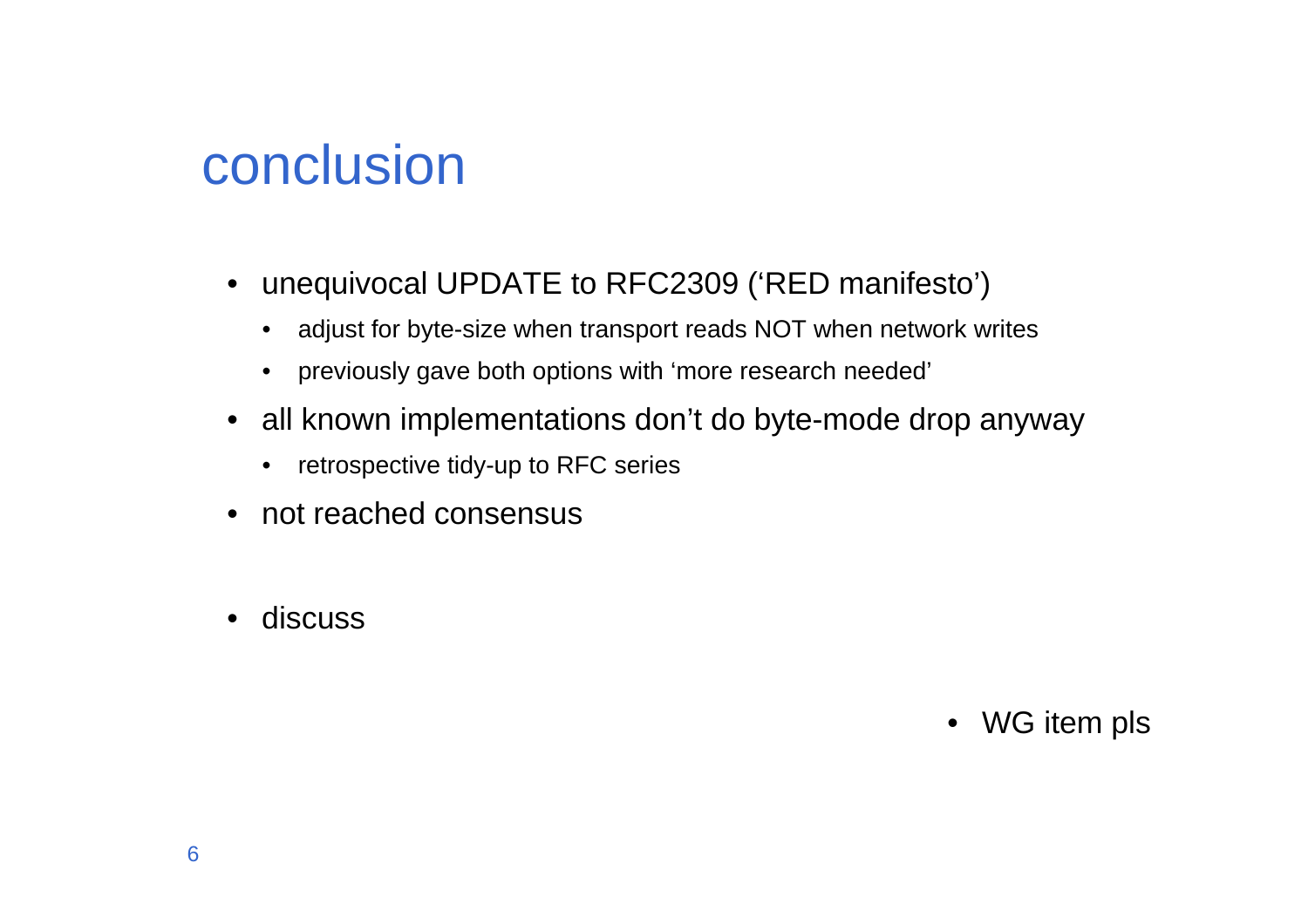#### Byte and Packet Congestion Notificationdraft-briscoe-tsvwg-byte-pkt-mark-01.txt





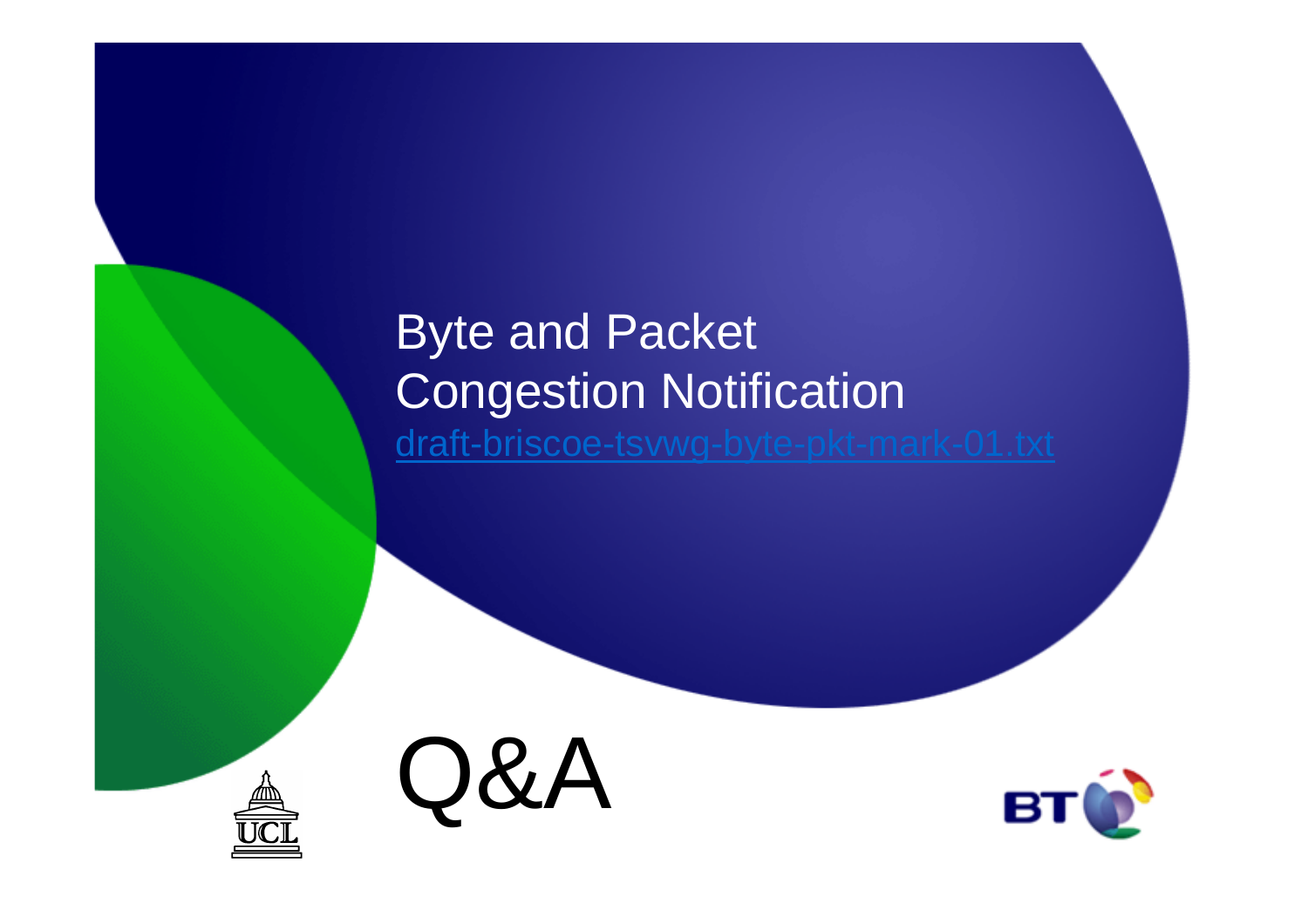#### example: comparing each RED modesimple packet streams (no congestion response)